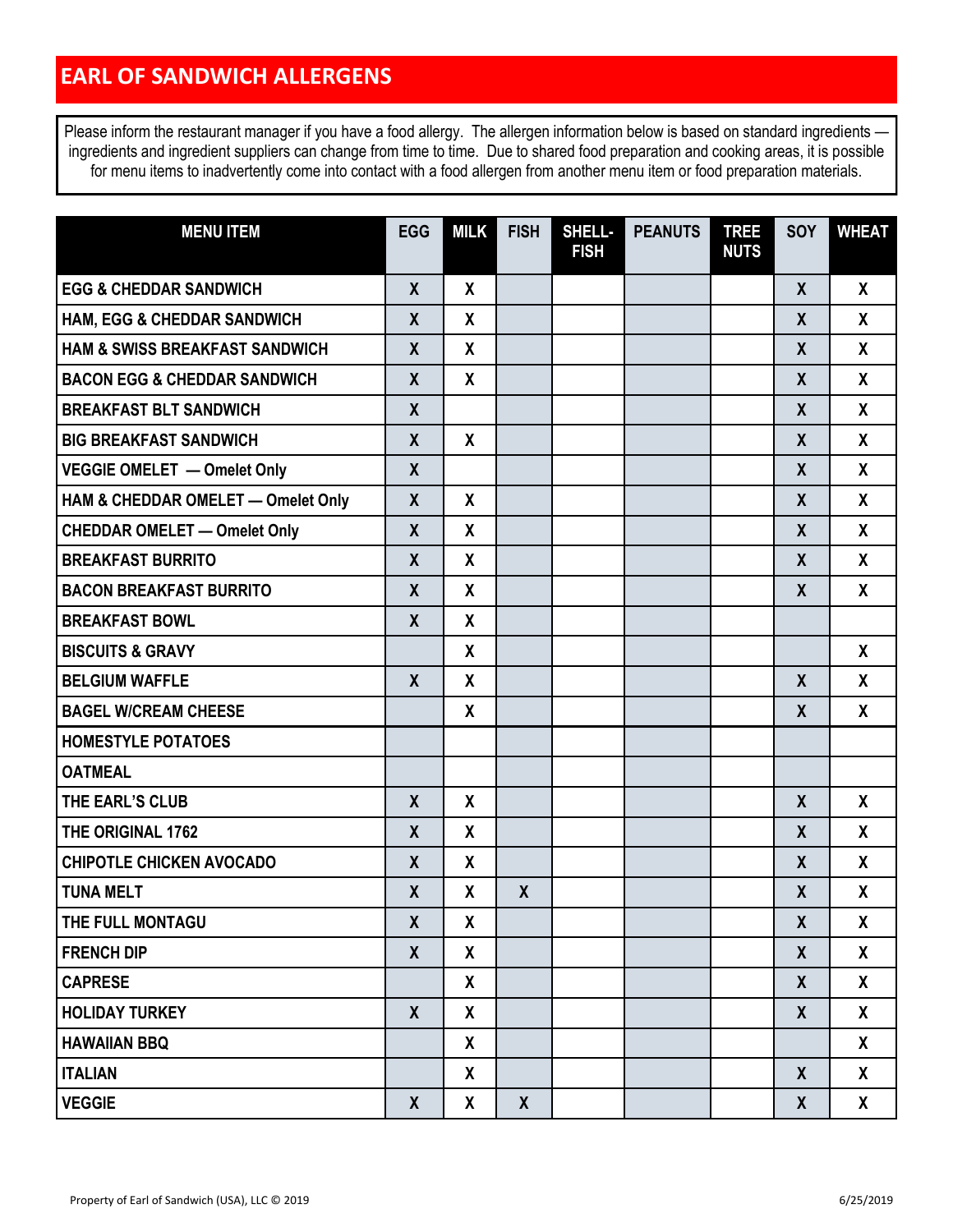| <b>MENU ITEM</b>                   | <b>EGG</b>   | <b>MILK</b>      | <b>FISH</b>      |             | SHELL- PEANUTS | <b>TREE</b>  | SOY              | <b>WHEAT</b> |
|------------------------------------|--------------|------------------|------------------|-------------|----------------|--------------|------------------|--------------|
|                                    |              |                  |                  | <b>FISH</b> |                | <b>NUTS</b>  |                  |              |
| <b>HAM &amp; SWISS</b>             | $\mathsf{X}$ | $\mathbf{x}$     |                  |             |                |              | $\mathsf{X}$     | X            |
| <b>CANNONBALLS!</b>                | X            | X                |                  |             |                |              | $\boldsymbol{X}$ | $\mathsf{X}$ |
| <b>CARIBBEAN JERK CHICKEN</b>      | $\mathsf{X}$ | X                |                  |             |                |              | $\mathsf{X}$     | X            |
| <b>PHILLY CHEESESTEAK</b>          |              | X                |                  |             |                |              | $\mathsf{X}$     | $\mathsf{X}$ |
| <b>BUFFALO CHICKEN WRAP</b>        | $\mathsf{X}$ | X                |                  |             |                |              | $\mathsf{X}$     | X            |
| <b>CHICKEN BACON AVOCADO WRAP</b>  |              |                  |                  |             |                |              | $\mathsf{X}$     | X            |
| <b>THAI CHICKEN WRAP</b>           |              | X                |                  |             |                |              | X                | X            |
| <b>CHICKEN CAESAR WRAP</b>         | $\mathsf{X}$ | X                | $\mathsf{X}$     |             |                |              | $\mathsf{X}$     | X            |
| <b>SPICY TUNA WRAP</b>             | X            | X                | $\mathsf{X}$     |             |                |              | X                | X            |
| <b>TURKEY &amp; CHEDDAR WRAP</b>   | $\mathsf{X}$ | X                |                  |             |                |              |                  | X            |
| <b>EARL'S COBB SALAD</b>           | X            | X                |                  |             |                |              | $\boldsymbol{X}$ |              |
| <b>CHICKEN CAESAR SALAD</b>        | X            | X                | $\boldsymbol{X}$ |             |                |              |                  | X            |
| <b>GREEK SALAD</b>                 |              | X                |                  |             |                |              | $\mathsf{X}$     |              |
| <b>BERRY CHICKEN ALMOND SALAD</b>  |              | X                |                  |             |                | $\mathbf{x}$ | $\mathsf{X}$     |              |
| <b>THAI CHICKEN SALAD</b>          |              | X                |                  |             |                |              | $\boldsymbol{X}$ | X            |
| <b>QUINOA CHICKEN SALAD</b>        |              | X                |                  |             |                |              | $\mathsf{X}$     |              |
| <b>HOUSE SALAD</b>                 | $\mathsf{X}$ | X                |                  |             |                |              | $\boldsymbol{X}$ | $\mathsf{X}$ |
| <b>TOMATO SOUP</b>                 |              | X                |                  |             |                |              |                  | X            |
| <b>CHICKEN NOODLE SOUP</b>         | $\mathsf{X}$ | $\boldsymbol{X}$ |                  |             |                |              | $\boldsymbol{X}$ | X            |
| <b>BROCCOLI &amp; CHEDDAR SOUP</b> |              | X                |                  |             |                |              |                  | X            |
| <b>CHICKEN TORTILLA SOUP</b>       |              |                  |                  |             |                |              |                  |              |
| <b>CHEESE PIZZA BREAD</b>          |              | X                |                  |             |                |              |                  | X            |
| <b>PEPPERONI PIZZA BREAD</b>       |              | X                |                  |             |                |              |                  | X            |
| <b>MAC &amp; CHEESE</b>            | X            | X                |                  |             |                |              | $\boldsymbol{X}$ | X            |
| <b>KID GRILLED CHEESE</b>          |              | X                |                  |             |                |              |                  | X            |
| <b>KID PIZZA BREAD</b>             |              | X                |                  |             |                |              |                  | X            |
| <b>KID TURKEY &amp; SWISS</b>      | $\mathsf{X}$ | X                |                  |             |                |              |                  | X            |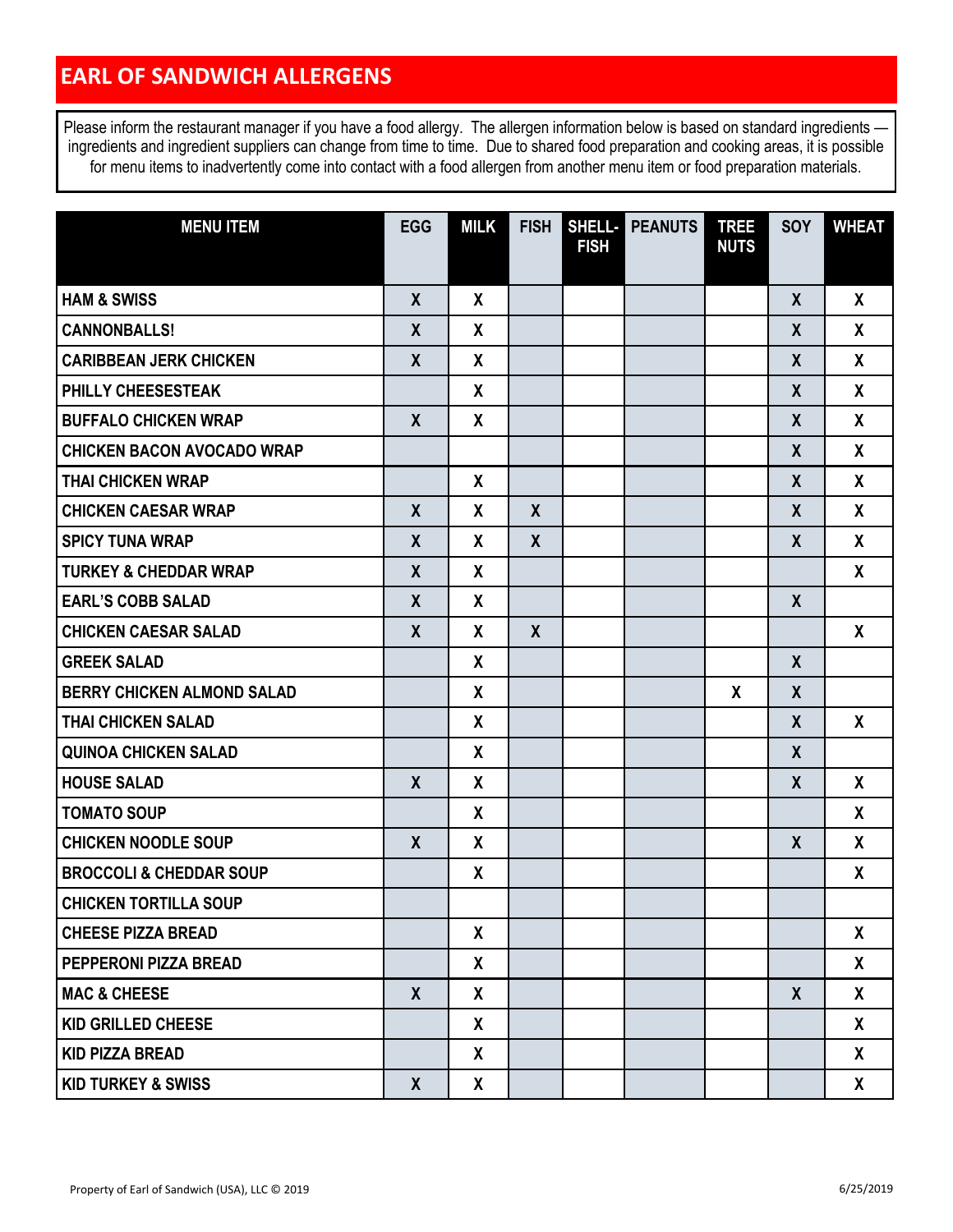| <b>MENU ITEM</b>                   | <b>EGG</b>       | <b>MILK</b>      | <b>FISH</b> | SHELL-<br><b>FISH</b> | <b>PEANUTS</b> | <b>TREE</b><br><b>NUTS</b> | <b>SOY</b>       | <b>WHEAT</b> |
|------------------------------------|------------------|------------------|-------------|-----------------------|----------------|----------------------------|------------------|--------------|
| <b>BBQ WINGS w/BLEU CHEESE</b>     | $\boldsymbol{X}$ | X                |             |                       |                |                            | $\boldsymbol{X}$ |              |
| <b>BBQ WINGS w/RANCH</b>           | X                | X                |             |                       |                |                            | X                |              |
| <b>BUFFALO WINGS w/BLEU CHEESE</b> | $\boldsymbol{X}$ | $\boldsymbol{X}$ |             |                       |                |                            | $\boldsymbol{X}$ |              |
| <b>BUFFALO WINGS w/RANCH</b>       | $\boldsymbol{X}$ | X                |             |                       |                |                            | $\boldsymbol{X}$ |              |
| <b>PLAIN WINGS W/BLEU CHEESE</b>   | $\boldsymbol{X}$ | X                |             |                       |                |                            | $\boldsymbol{X}$ |              |
| <b>PLAIN WINGS w/RANCH</b>         | $\boldsymbol{X}$ | X                |             |                       |                |                            | $\boldsymbol{X}$ |              |
| THAI CHILI WINGS W/BLEU CHEESE     | X                | X                |             |                       |                |                            | $\boldsymbol{X}$ |              |
| <b>THAI CHILI WINGS W/RANCH</b>    | $\boldsymbol{X}$ | X                |             |                       |                |                            | $\boldsymbol{X}$ |              |
| <b>WEDGES</b>                      |                  |                  |             |                       |                |                            |                  | X            |